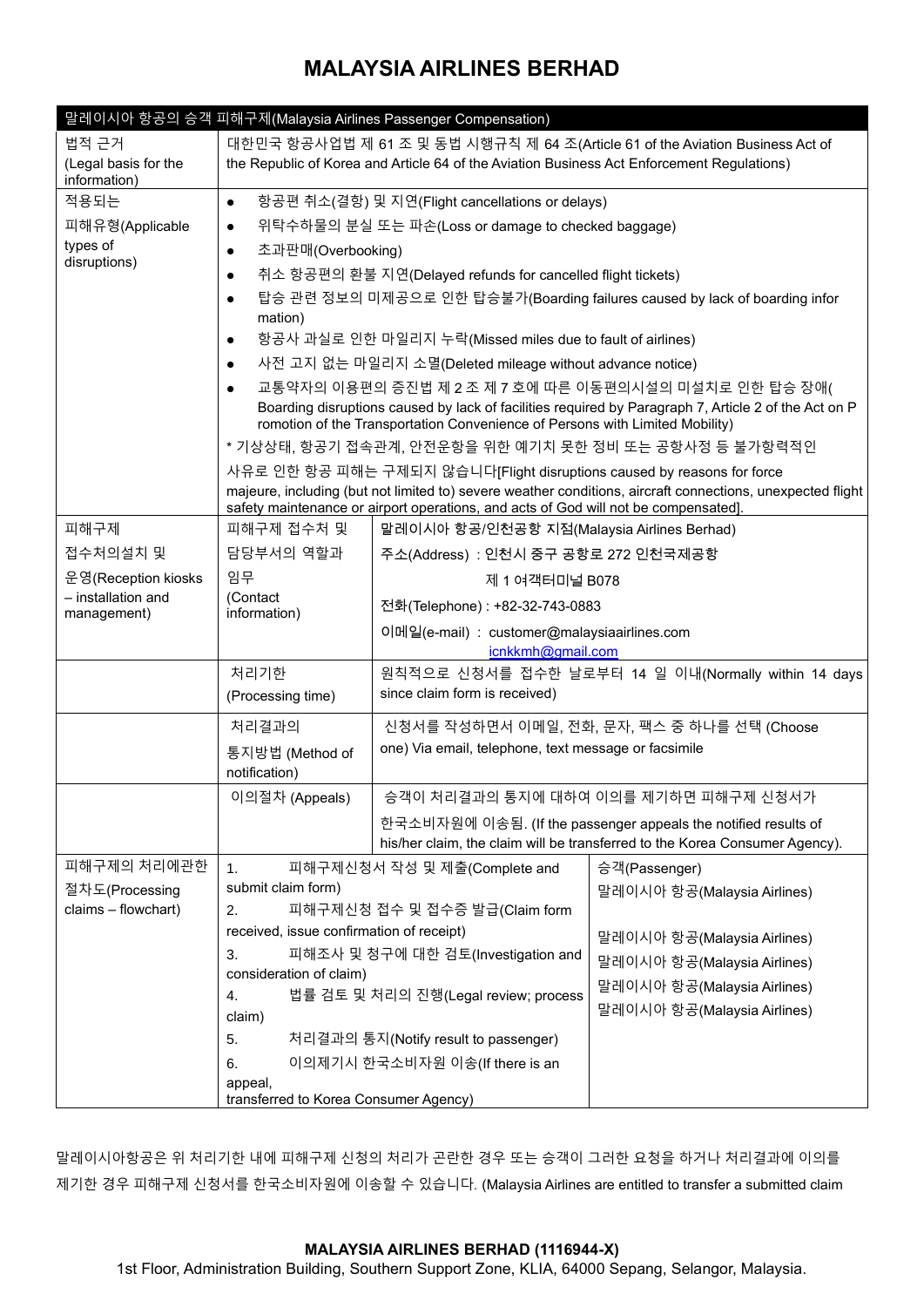form to the Korea Consumer Agency if Malaysia Airlines determines that the claim is unlikely to be processed within the above timeframe, if the passenger appeals a denied claim, or at the request of the passenger).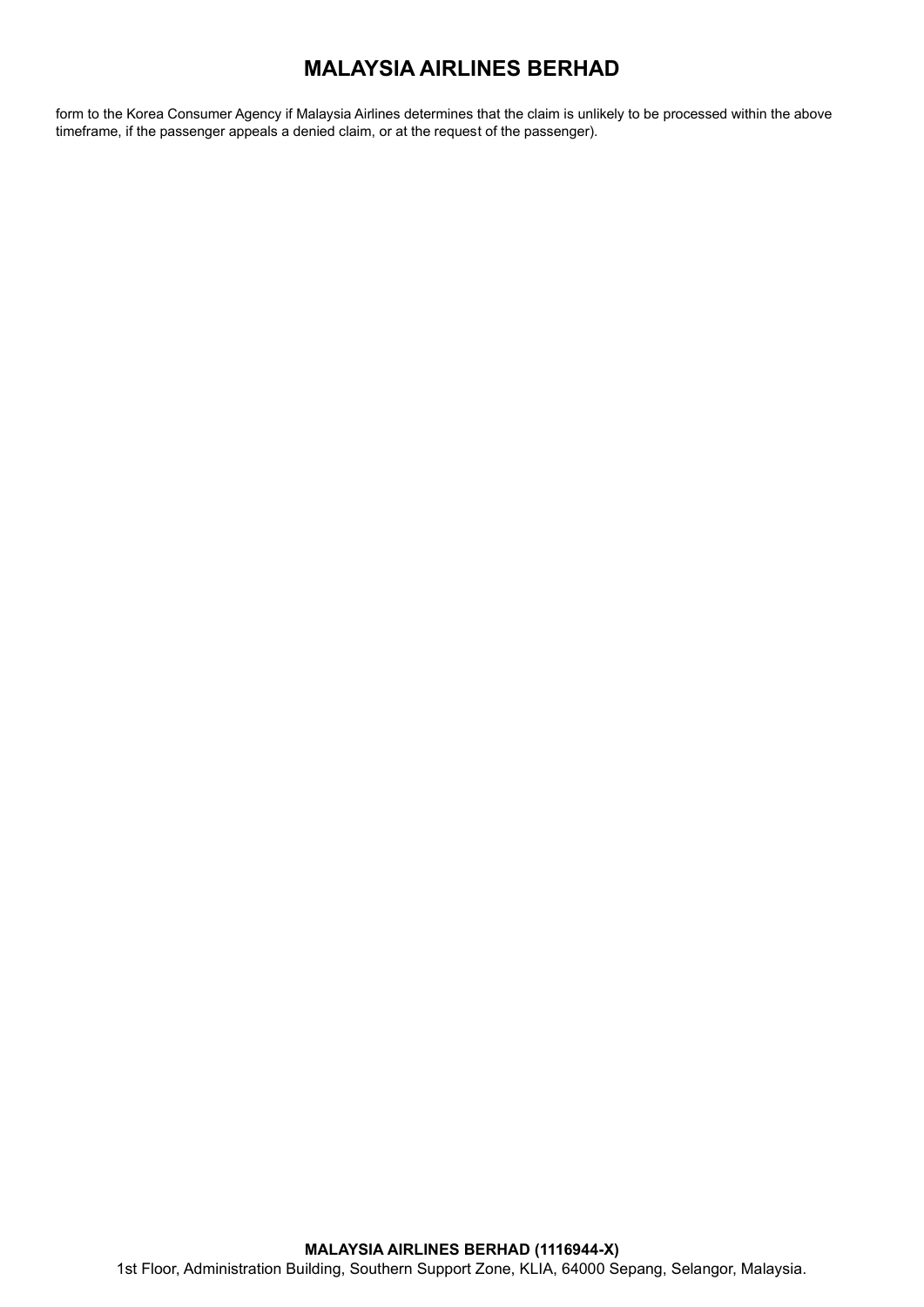항공교통이용자 피해구제 신청서

#### **Malaysia Airlines Claim Form**

Person in charge :

접수번호 / Reference no. : 접수일자 / Date of receipt : 담당자 /

#### 승객 **/ Passenger**

| 성명 / Name                    |  |
|------------------------------|--|
| : 성별 / Gender                |  |
|                              |  |
| 주소 / Address                 |  |
| 연락처/ Contact information     |  |
| : 이메일/ E-mail                |  |
| : 탑승편명/일자 / Flight No./ Date |  |
| 탑승구간/좌석번호 / Route / Seat no. |  |
| : 회원번호 / Enrich Member no.   |  |

#### 피해유형 **Type of disruption**

□ 운송불이행 및 지연 Flight cancellation or delays □ 위탁수하물의 분실 및 파손 Loss or damage to baggage

□ 항공권 초과 판매 Overbooking

□ 취소 항공권의 대금환급 지연 관련 Delayed refunds for cancelled flight tickets

□ 탑승구, 항공편 등 관련정보 미제공으로 인한 탑승불가 Boarding failures caused by lack of boarding information

□ 항공사 과실로 인한 항공 제휴 마일리지 누락 Missed miles due to fault of airlines

□ 사전고지 없이 소멸된 항공 마일리지 Deleted mileage without advance notice

□ 이동시설 미설치로 인한 탑승 장애 발생 Boarding disruption caused by lack of facilities

대한민국 항공사업법 제 **61** 조 및 동법 시행규칙 제 **64** 조에 따라 피해구제를 신청합니다 **This claim is presented pursuant to Article 61 of the Aviation Business Act of the Republic of Korea and Article 64 of the Enforcement Regulations of the Aviation Business Act.**